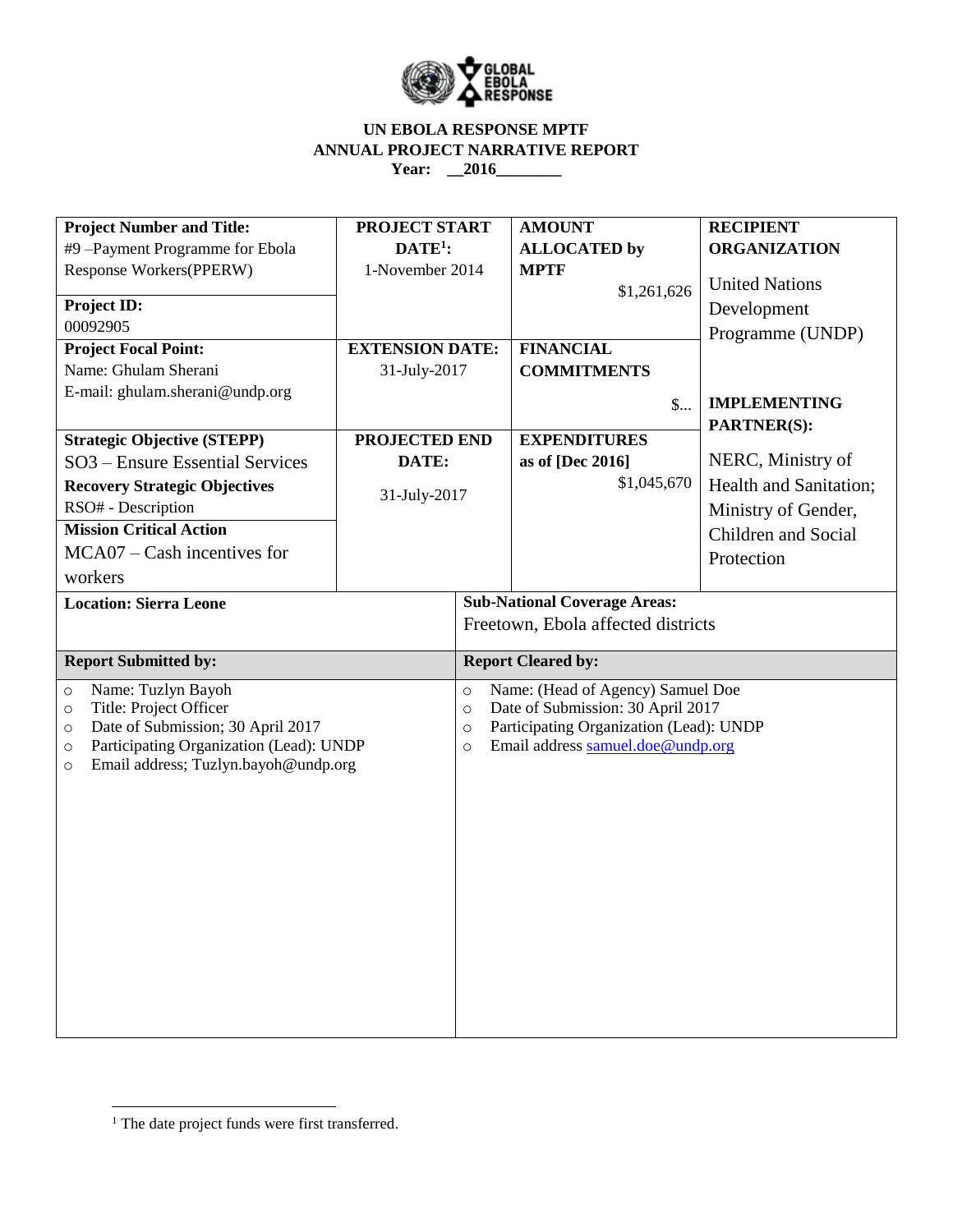

### **UN EBOLA RESPONSE MPTF ANNUAL PROJECT NARRATIVE REPORT Year: \_\_2016\_\_\_\_\_\_\_\_**

| <b>OUTPUT INDICATORS</b>                                                                                                                                                             |                                    |                                                                                                  |                                                     |                                                                                 |                                                                            |  |  |
|--------------------------------------------------------------------------------------------------------------------------------------------------------------------------------------|------------------------------------|--------------------------------------------------------------------------------------------------|-----------------------------------------------------|---------------------------------------------------------------------------------|----------------------------------------------------------------------------|--|--|
| <b>Indicator</b>                                                                                                                                                                     | Geographic<br>Area                 | Projected<br><b>Target</b><br>(as per<br>results<br>matrix)                                      | Quantitative<br>results for the<br>reporting period | <b>Cumulative</b><br>results since<br>project<br>commencement<br>(quantitative) | <b>Delivery Rate</b><br>(cumulative % of<br>projected total)<br>as of date |  |  |
| Description of the quantifiable indicator as set out in the approved project proposal                                                                                                |                                    |                                                                                                  |                                                     |                                                                                 |                                                                            |  |  |
| % of Ebola<br>response workers<br>registered on the<br>information<br>management<br>system                                                                                           | All Ebola<br>affected<br>districts | 100%                                                                                             | 534                                                 | 35,534                                                                          | 100%                                                                       |  |  |
| % paying<br>organizations<br>reporting to the<br>information<br>management<br>system                                                                                                 | All Ebola<br>affected<br>districts | 100%                                                                                             | $\mathbf{1}$                                        | 6                                                                               | 100%                                                                       |  |  |
| # of Ebola response<br>workers reported by<br>media as striking                                                                                                                      | All Ebola<br>affected<br>districts | $\overline{0}$                                                                                   | $\boldsymbol{0}$                                    | $\mathbf{1}$                                                                    | 1                                                                          |  |  |
| Diagnostic<br>complete,<br>recommendations<br>made to<br>government on<br>financial sector to<br>bolster resilience;<br>Monitoring system<br>fully functional to<br>report incidents | All Ebola<br>affected<br>districts | Diagnostic<br>complete,<br>recommend<br>ations<br>adopted,<br>monitoring<br>system<br>functional | N/A                                                 | N/A                                                                             | N/A                                                                        |  |  |
| # payments made<br>through operational<br>testing and proof of<br>concept/stress                                                                                                     | All Ebola<br>affected<br>districts | 1200                                                                                             | $\boldsymbol{0}$                                    | 1200                                                                            | 100%                                                                       |  |  |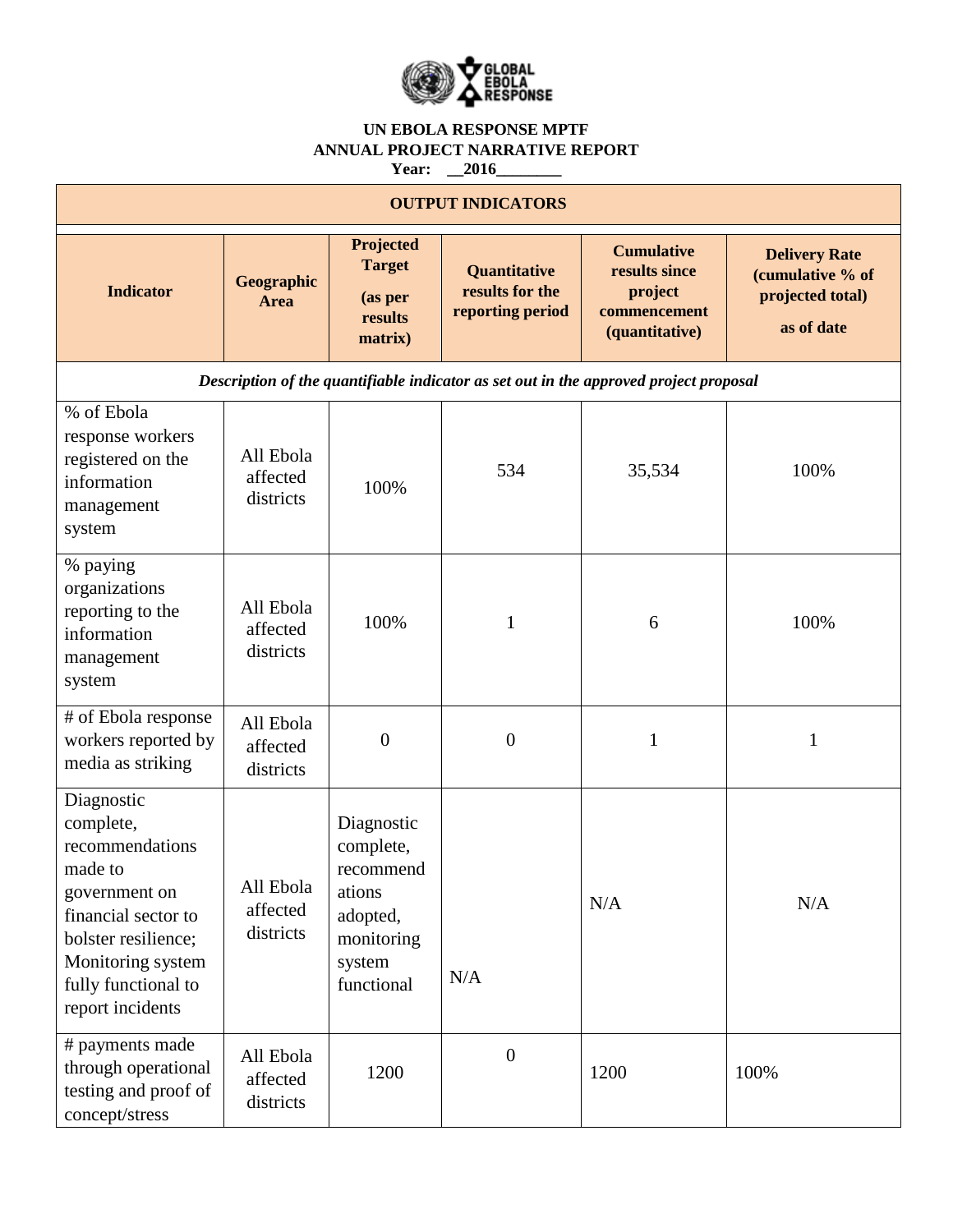

#### **UN EBOLA RESPONSE MPTF ANNUAL PROJECT NARRATIVE REPORT**  Year: \_\_2016

| testing (once<br>through 3 months)                                              |                                    |                |      |      |      |  |
|---------------------------------------------------------------------------------|------------------------------------|----------------|------|------|------|--|
| # people paid<br>through UNDP<br>contingency plan                               | All Ebola<br>affected<br>districts | $\overline{0}$ | N/A  | N/A  | N/A  |  |
| % local districts<br>with adequate cash<br>out points for<br>forecasted volumes | All Ebola<br>affected<br>districts | 100%           | 100% | 100% | 100% |  |
| <b>EFFECT INDICATORS</b> (if available for the reporting period)                |                                    |                |      |      |      |  |
| % of registered<br>Ebola workers<br>linked to a payment<br>mechanism            | All Ebola<br>affected<br>districts | 100%           | 100% | 100% | 100% |  |
| % of registered<br>Ebola workers fully<br>paid on-time                          | All Ebola<br>affected<br>districts | 100%           | 100% | 100% | 100% |  |

# **Situation Update**

The National Ebola Response Centre (NERC) mandate ended on 31<sup>st</sup> December 2015, and its functions were handed over to the Emergency Operations Centre supervised by the Offices of the National Security and the Ministry of Health and Sanitation. Due to new threats of EVD spikes in January the Government in consultation with relevant stakeholders and donors adopted the EVD Heightened Surveillance Policy that spanned from January to February 5, 2016. This payment policy was further revised and extended to expire June 30, 2016 with the provision of allowances to a decreasing number of ERWs for 0+42+90 days.

Post June all payment of incentives to Ebola Response Workers ceased and EVD related activities were absorbed to form part of the regular responsibilities of health care staff.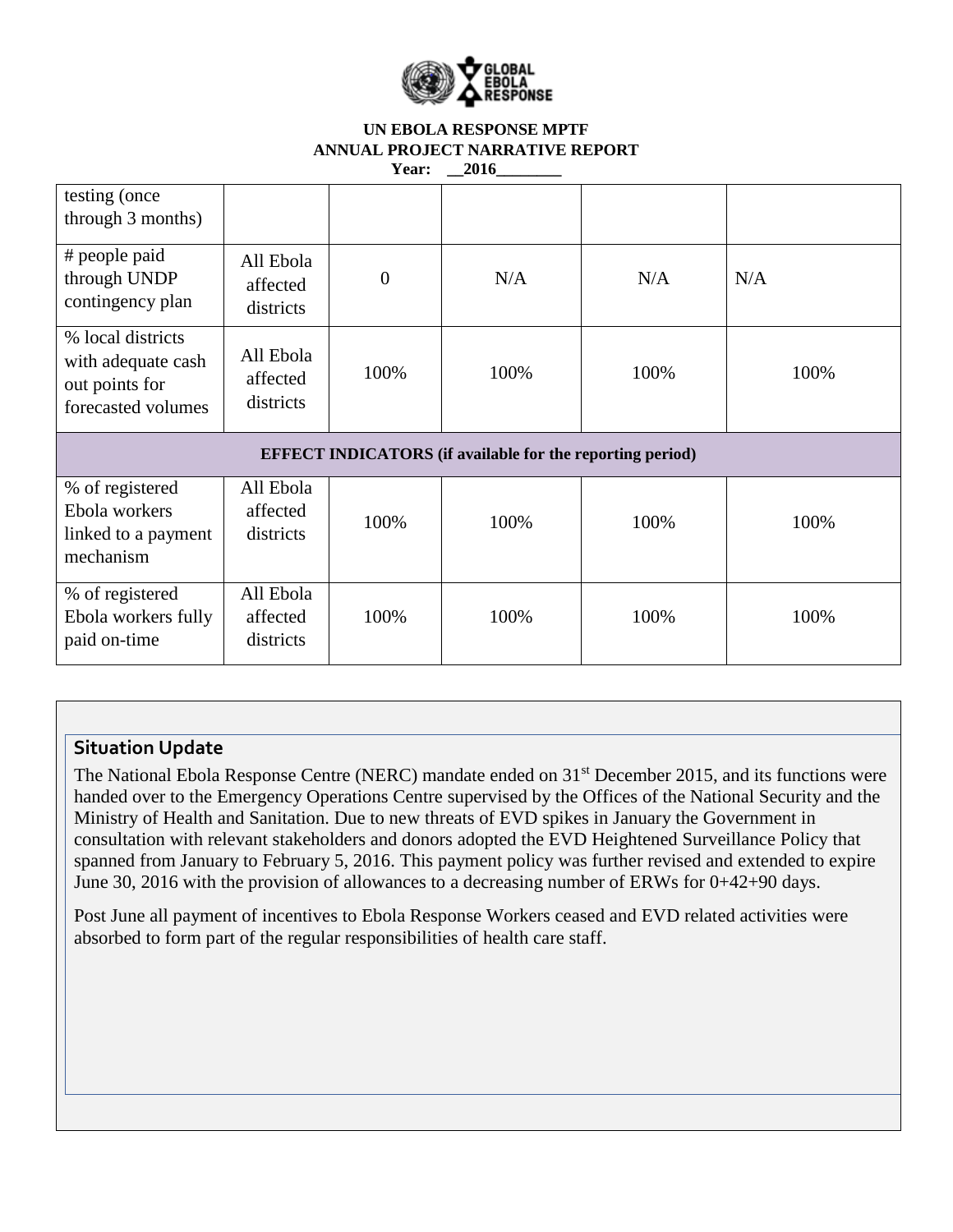

#### **UN EBOLA RESPONSE MPTF ANNUAL PROJECT NARRATIVE REPORT Year:** 2016

## **Achievements and Results**

- From January to June 2016, the UNDP project team continued providing technical and advisory support to the Ministry of Health and Sanitation, six additional cycles (6 monthly) payments were made to ERWs. Over this period up to \$973,037 amounting to 3,707 transactions has been channeled through the regular banking system using the automated clearing house.

| <b>MONTH</b>    | <b>CYCLE</b>    | <b>Composition</b><br><b>MALE</b> | <b>Composition</b><br><b>FEMALE</b> | <b>NUMBER OF</b><br><b>ERWS PAID</b> |
|-----------------|-----------------|-----------------------------------|-------------------------------------|--------------------------------------|
| <b>January</b>  | <b>CYCLE 17</b> | 826                               | 278                                 | 1104                                 |
| <b>February</b> | <b>CYCLE 18</b> | 341                               | 275                                 | 616                                  |
| <b>March</b>    | <b>CYCLE 19</b> | 385                               | 63                                  | 448                                  |
| April           | <b>CYCLE 20</b> | 389                               | 52                                  | 441                                  |
| <b>May</b>      | <b>CYCLE 21</b> | 509                               | 40                                  | 549                                  |
| June            | <b>CYCLE 22</b> | 509                               | 40                                  | 549                                  |

- Successfully maintained a centralized micro grievance resolution team to respond to and resolve payment complaints logged in by district Ministry officials. This approach led to the, consistent decline in payment complaints reported.
- The project continued coordination of the technical group Cash Transfer Steering Committee/ Board - comprising the Government of Sierra Leone, MoHS, World Bank, DFID, AfdB, WHO and other UN agencies and maintained oversight on the management of hazard pay/ risk allowance policy.

## **Best Practice and Summary Evaluation** *– (Please indicate what are the best practice guidelines adopted and the impact on the implementation process)*

Digital payment has proven to be an effective to conduct cash allocations even during emergencies such as the EVD health emergency that emerged in Sierra Leone. The following were fundamental pillars that gradually culminated to the successful implementation of this project:

- Development of a comprehensive database of beneficiaries: The project team conducted two nationwide biometric validation exercises that formed the foundation for the development of the comprehensive and flexible ERW database.
- Develop simple payment policies: Within the lifespan of the project the EVD Hazard Allowance Policy has been revised up to 5 times guided by influencing factors and prevailing circumstances. This document has been a very strong tool of communicating and management of public expectations, harmonization of payment rates and improve understanding of payment related